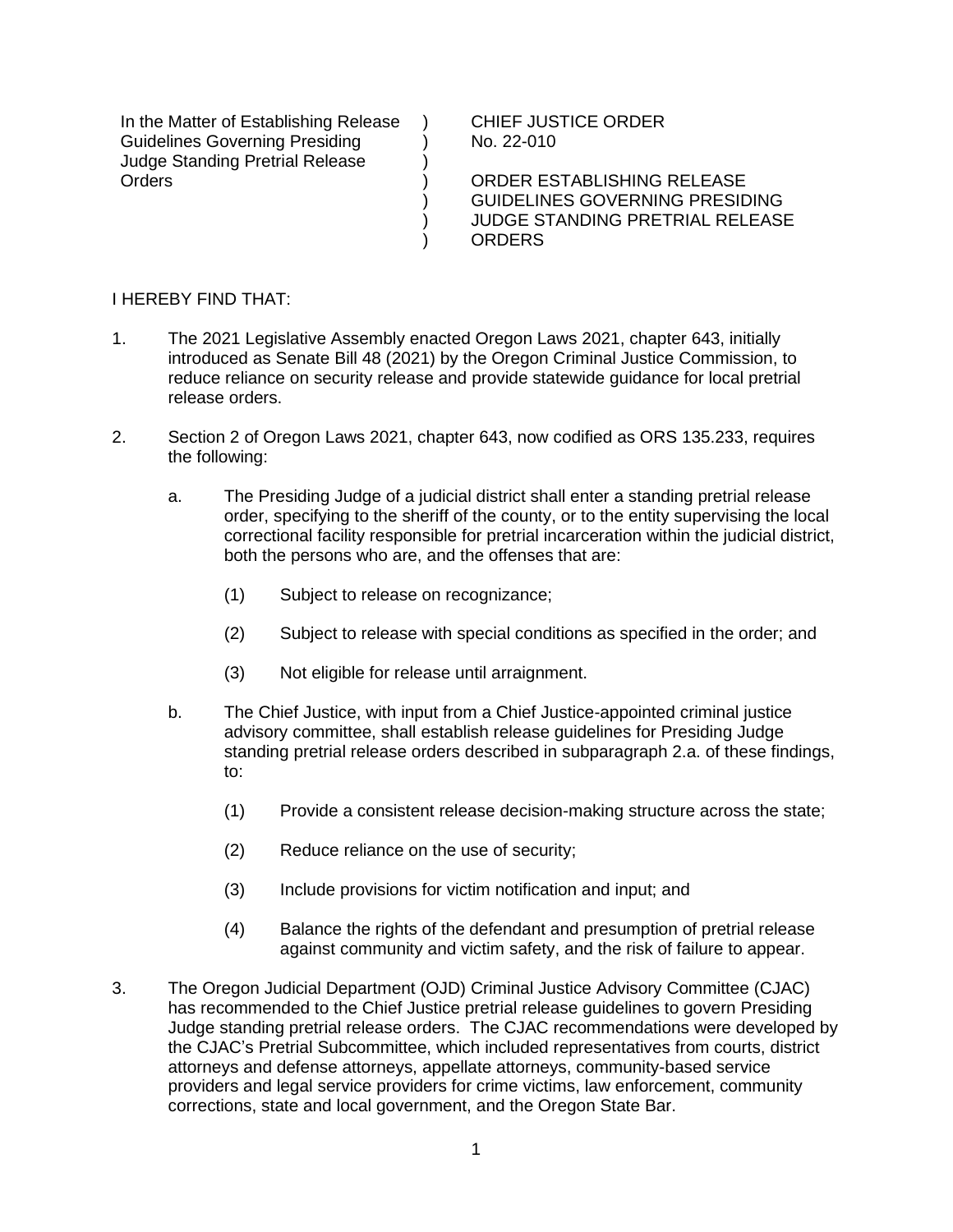- 4. The CJAC's recommendations and the release guidelines established in this order are based on legislative changes resulting from Oregon Laws 2021, chapter 643, effective July 1, 2022, including the following:
	- a. Circuit courts will no longer utilize security schedules that apply immediately upon a defendant's arrest;
	- b. Instead, in accordance with a standing pretrial release order as described in paragraph 2 of these findings, either a judicial district's pretrial release program or the local correctional facility (i.e., the sheriff or the entity supervising the local correctional facility) will determine immediate release; and
	- c. If a defendant remains in custody at arraignment, the court may consider security release if the court concludes that recognizance release and conditional release are unwarranted.
- 5. This order establishes the release guidelines for Presiding Judge standing pretrial release orders, with input from CJAC and as required under ORS 135.233(2).

## I HEREBY ORDER AS FOLLOWS:

- 1. The release guidelines set out in Attachment A are established for the purposes required under Oregon Laws 2021, chapter 643, and apply to any standing Presiding Judge Pretrial Release Order (PRO) required under ORS 135.233(1).
- 2. Each Presiding Judge of a circuit court shall enter a standing PRO as required under ORS 135.233(1) that complies with the guidelines set out in Attachment A. An order entered under this paragraph shall include an operative date of July 1, 2022.
- 3. The State Court Administrator is authorized to determine the release guideline category into which each Oregon felony and misdemeanor falls, in accordance with Attachment A, and shall create a list setting out that determination ("Release Guidelines Categorization List"). The State Court Administrator shall regularly update the Release Guidelines Categorization List and make it publicly available on the OJD website. The Release Guidelines Categorization List is intended to be available as a tool to assist the sheriff of the county, or the entity supervising the local correctional facility, with the application of the release guidelines established in this order.
- 4. This order is effective immediately.

Dated this  $7<sup>th</sup>$  day of June, 2022.

anthe Wilkes

Martha L. Walters Chief Justice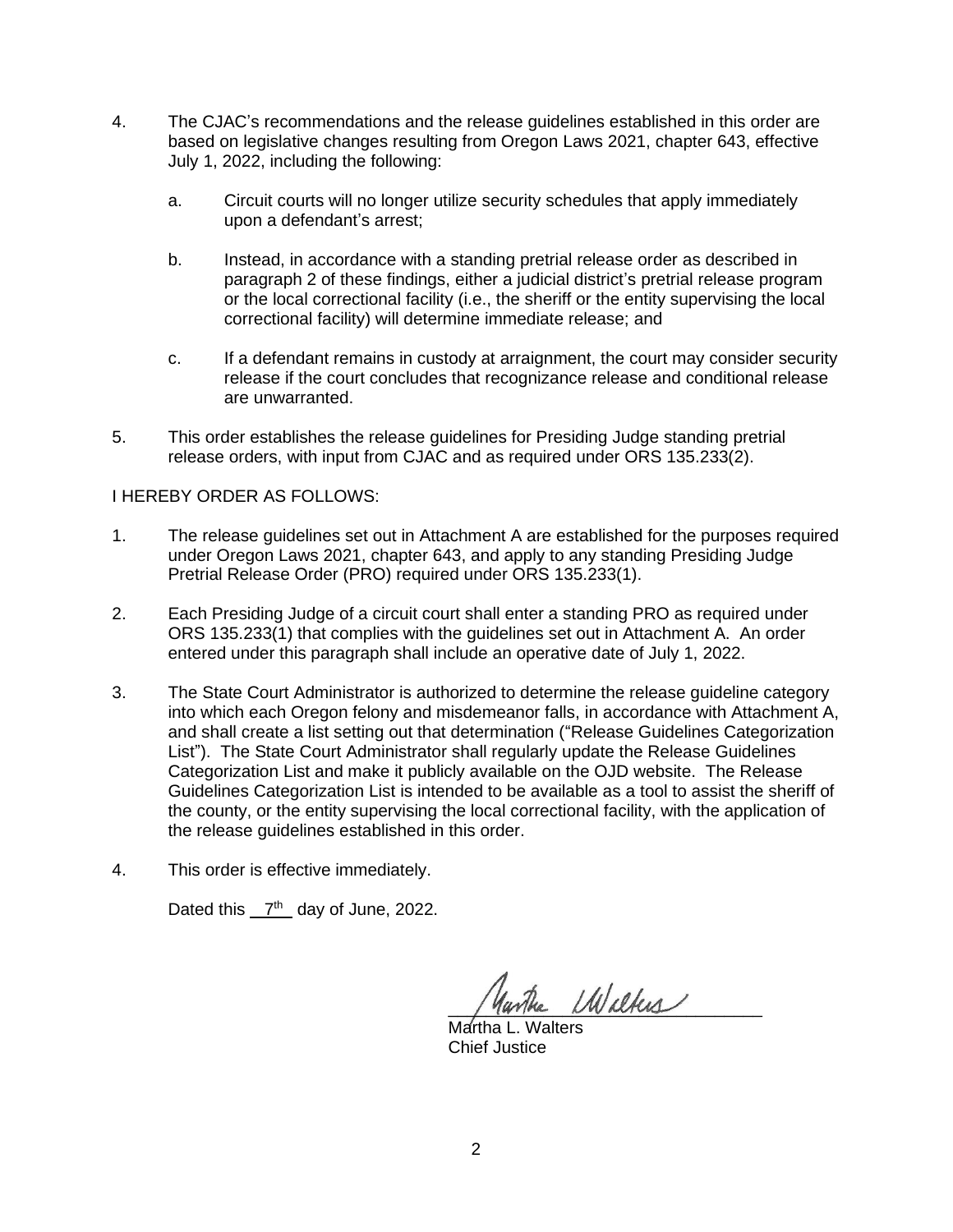# **CHIEF JUSTICE RELEASE GUIDELINES GOVERNING PRESIDING JUDGE STANDING PRETRIAL RELEASE ORDERS (ORS 135.233)**

#### **Creation and Effect of Standing Pretrial Release Order (PRO); Required Methodology**

A Presiding Judge shall create and enter a standing Pretrial Release Order (PRO) that directs the entity supervising the local correctional facility to determine whether a defendant will be released on recognizance, released on conditions, or held for arraignment in accordance with Guidelines 1, 2, and 3, set out below. A PRO also may direct the entity supervising the local correctional facility to hold a defendant for arraignment or release a defendant on conditional release based on objective, nondiscretionary, person-specific criteria ("overriding circumstances"), as provided in the PRO and consistent with Guideline 4, also set out below.

The methodology just described creates a two-step decision-making process: (1) identifying the offenses in accordance with Guidelines 1, 2, and 3; and then, if applicable, (2) identifying any "overriding circumstances."

In addition to the offenses described in Guidelines 1, 2, and 3, a PRO may direct the entity supervising the local correctional facility whether to release on recognizance, release on conditions, or hold for arraignment persons arrested on warrants, contempt charges, and probation violations.

Each Presiding Judge should work closely with the court's local public safety stakeholders to create the PRO for the judicial district and should structure the PRO to utilize alreadyestablished local pretrial release resources.

Once entered, a PRO provides release direction to the entity supervising the local correctional facility. A PRO does not have the effect of delegating judicial release decision-making authority.

The State Court Administrator maintains a Release Guidelines Categorization List of all Oregon misdemeanor and felony crimes, with each crime organized by release guideline category, as set out in this attachment, that is publicly available on the Oregon Judicial Department website. The Release Guidelines Categorization List is intended to be available as a tool to assist the sheriff of the county, or the entity supervising the local correctional facility, with the application of these guidelines.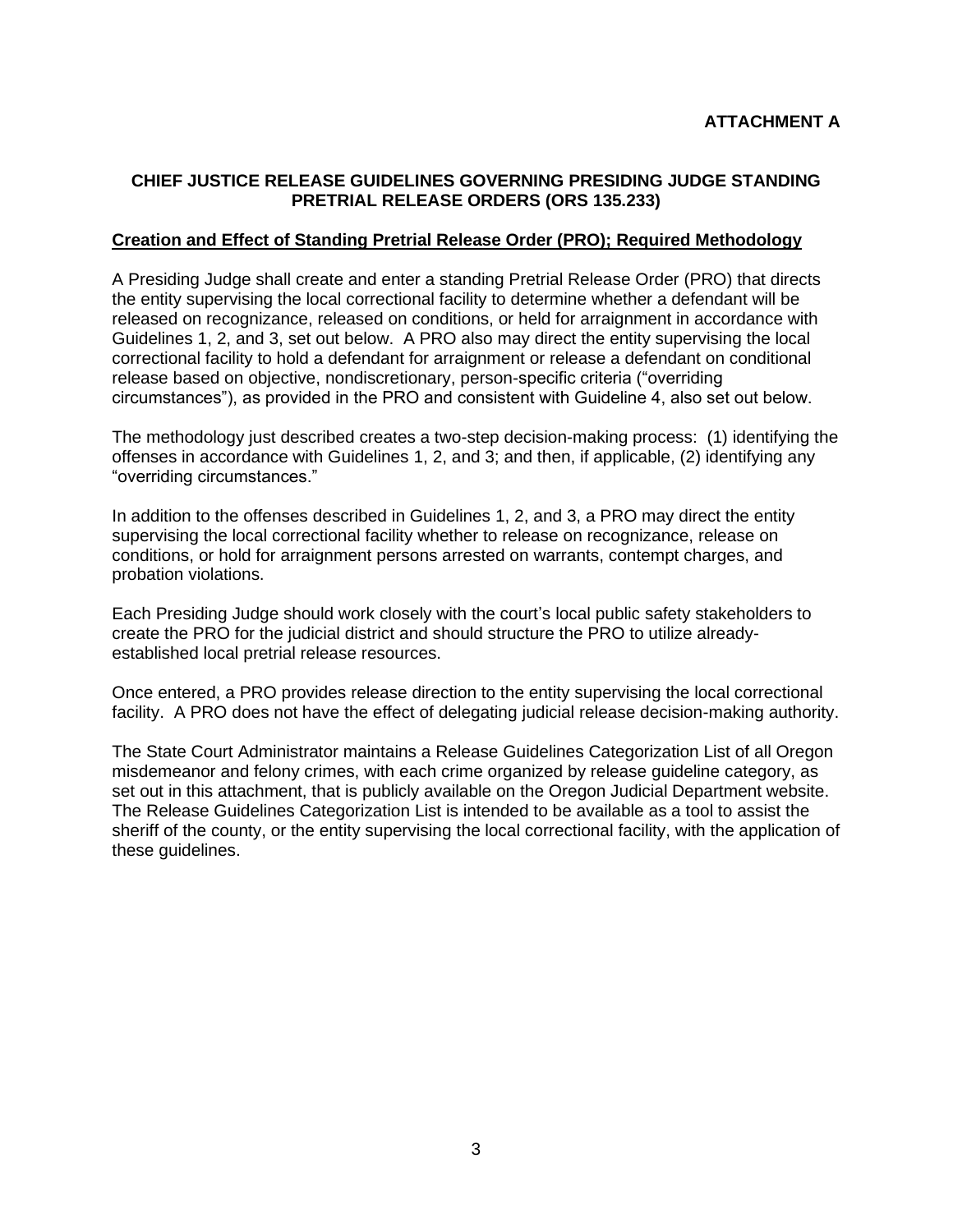# **Guideline 1**

A PRO shall direct the entity supervising the local correctional facility to release on recognizance, on a release agreement with the general conditions in ORS 135.250, all defendants charged with the following offenses:

- A. Any non-person misdemeanor, except those offenses listed in Guideline 2 or 3;
- B. Any non-person Class C felony, except those offenses listed in Guideline 2 or 3;
- C. Any driving while suspended offense defined in ORS 811.182, except for aggravated driving while suspended as defined in ORS 163.196; and
- D. Any other offense that is not included in Guideline 2 or 3.

## **Guideline 2**

A PRO shall direct the entity supervising the local correctional facility to release on courtimposed conditions all defendants charged with the following offenses:

- A. Any non-domestic violence person misdemeanor, as defined in OAR 213-003- 0001(15);
- B. Any driving under the influence of intoxicants (DUII) offense, as defined in ORS 813.010 and ORS 813.011; and
- C. Any non-domestic violence Class B felony and any non-domestic violence person Class C felony as defined in OAR 213-003-0001(14), except for those offenses included in Guideline 3.

A PRO shall include specific conditions of release consistent with ORS 135.260. Any release condition imposed should be available for a defendant's compliance within the county and should be the least onerous condition necessary to ensure both public and victim safety, and that the defendant returns to court as required.

A PRO shall specify if the release conditions provided in the PRO will apply to every person charged with a specific offense or, instead, to individual defendants based on either criteria provided in the PRO or resulting from a risk assessment that is conducted consistent with the law and that is reliable, unbiased, and validated consistent with these Guidelines.

If a PRO directs or permits the sheriff or the entity supervising the local correctional facility to use a risk assessment tool to determine which conditions of release are appropriate for a specific defendant, then the PRO shall direct the sheriff or entity supervising the local correctional facility as to how and when certain release conditions must be imposed.

Courts must strive to ensure that release conditions are available to all defendants and not contingent upon a defendant's ability to pay.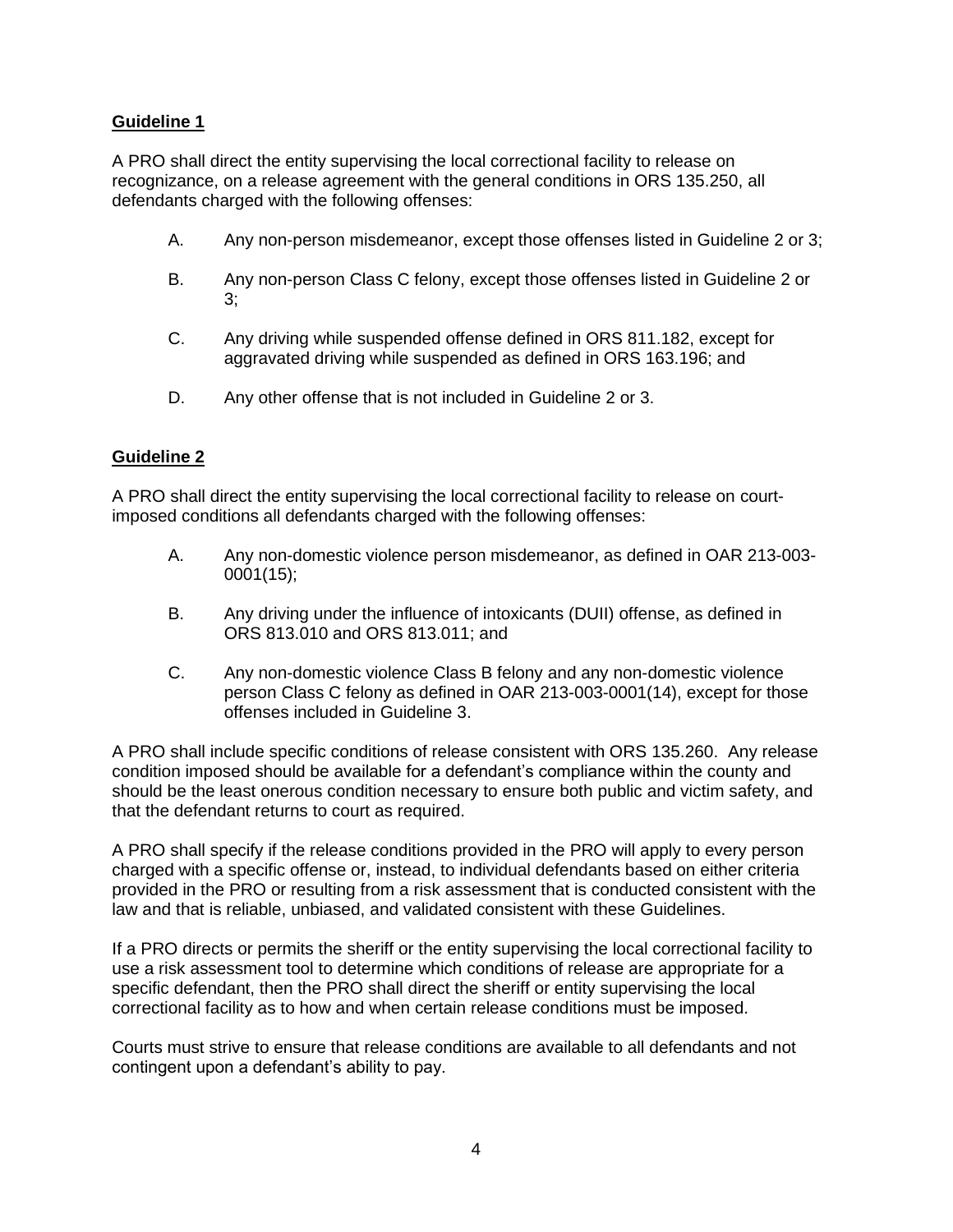#### **Guideline 3**

A PRO shall direct the sheriff or entity supervising the local correctional facility to hold for arraignment, first appearance, or a release decision under ORS 135.235(3)(b), all defendants charged with the following offenses:

- A. Any violent felony, as defined in ORS 135.240, and any offense in ORS 137.700;
- B. Any Class A felony;
- C. Any sex crime (whether designated or not), as defined in ORS 163A.005, including any luring a minor, purchasing sex with a minor, and first-degree invasion of personal privacy, and any attempt to commit luring a minor, purchasing sex with a minor, and first-degree invasion of personal privacy;
- D. Any domestic violence felony or misdemeanor, as defined in ORS 135.230;
- E. Any felony stalking as described in ORS 163.732, any violation of a stalking protective order as described in ORS 163.750, and felony strangulation as described in ORS 163.187; and
- F. Any of the following offenses:
	- i. Possession of a firearm or dangerous weapon in a public building or court facility, as defined in ORS 166.370; and unlawful possession of machine guns, certain short-barreled firearms, and firearm silencers, as defined in ORS 166.272;
	- ii. Failure to appear, as defined in ORS 162.195 and ORS 162.205;
	- iii. Felon in possession of a firearm, as defined in ORS 166.270;
	- iv. Fleeing or attempting to elude, as defined in ORS 811.540;
	- v. Resisting arrest, as defined in ORS 162.315;
	- vi. Giving false information to a peace officer, as defined in ORS 807.620 and ORS 162.385;
	- vii. Escape in any degree, as defined in ORS 162.145, ORS 162.155, and ORS 162.165; and unauthorized departure, as defined in ORS 162.175;
	- viii. Fugitive from justice, as defined in ORS 133.747; and
	- ix. Tampering with a witness, as defined in ORS 162.285.